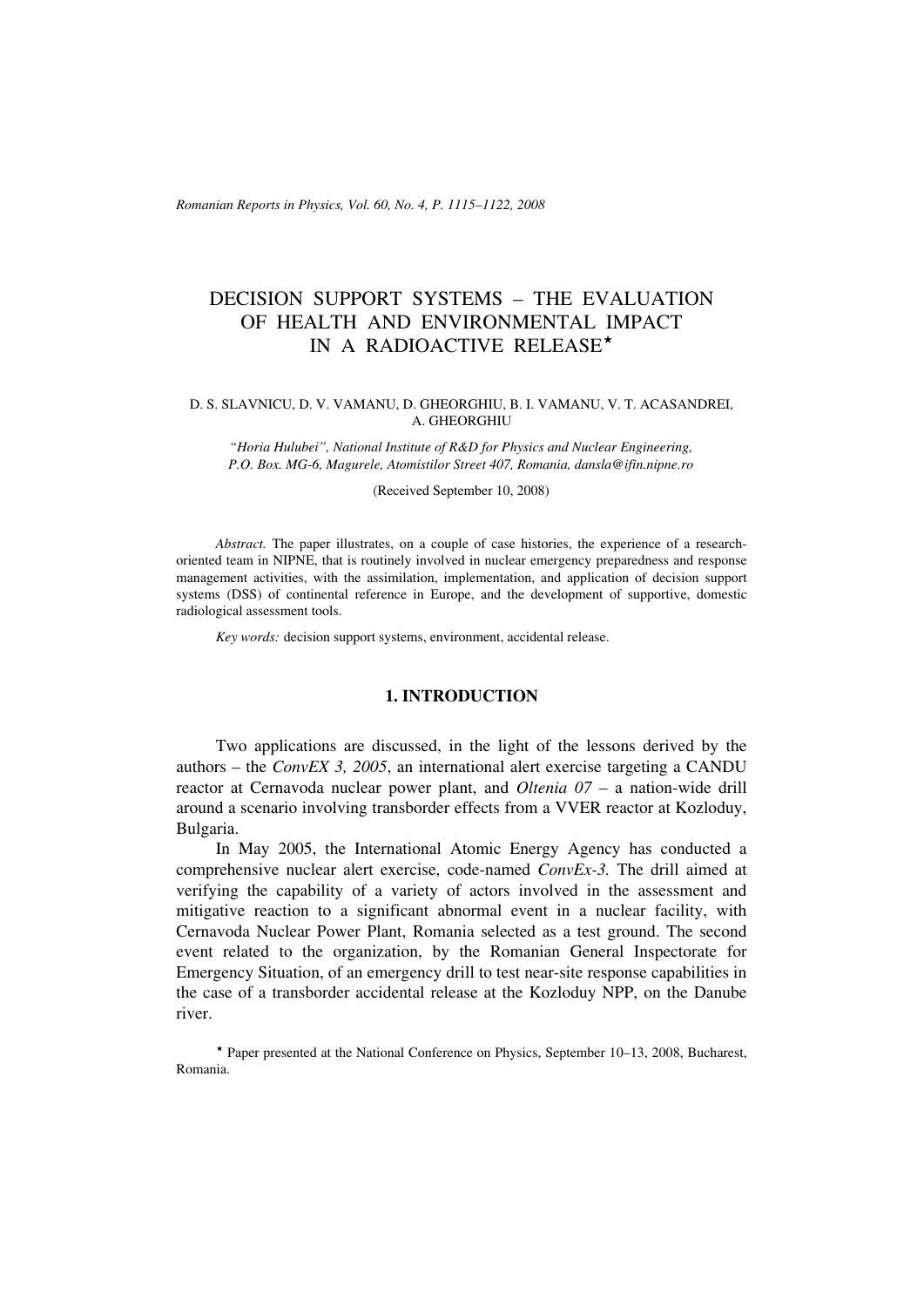#### **2. THE TOOLS**

The major decision support system in both exercises was RODOS [1, 2] (*Real-Time, On-Line Decision Support System for the Management of Nuclear Emergencies in Europe*) developed by a multinational research consortium within the EU Framework Programmes 4, 5, and 6. In the domestic league, specific roles were allocated to RAT [2] (*Radiological Assessment Toolkit*) – an open-ended software platform of an MS&V (*Modeling, Simulation and Visualization*) profile that assemblies requisite source term, environmental transport, dosimetric, doseeffect, and dose/derived intervention level-countermeasure correlated facilities substantively linked to GIS and physical data libraries, meant to perform as a RODOS input assistant, an independent assessor, and an on-the-job tester and trainer. RODOS is a heavy-weight facility operating from a graphics station, covering the early (1–7 days) as well as the intermediate and long (ingestion) phases (months, years) in the development of an accidental release, dwelling comprehensively in health, environmental, and economic consequence considerations. RAT ('*Radiological Assessment Toolkit*') [4] is, on the other hand, a lighter-weight player mainly focusing on NIPNE's emergency assistance business – a part of institute's mission statement and it is designed to operate at a PC desktop/laptop level providing prompt and indicative assessments of radioactive inventories, source terms, environmental dispersion dose and derived response levels.

In the cases described, the working sequence went as follows:

*Step 1:* the ancillary RAT assistant have expeditiously provided 8-hour meteo forecasts emphasizing the wind and precipitation regime at, and near the accident site, with a potential coverage of the mesoscale. To this effect, the RAT team has issued a dedicated software capable of offline-browsing a public meteorological forecast data resource – the *U.S.A. Weather Channel/UK.Weather.com* in order to mine-out parameters of prime consequence in determining the motion and the dispersive properties of masses of air overflowing the release source (Cernavoda and Kozloduy, respectively) areas prior, and during the (simulated) abnormal release. These include *wind direction and speed*, *cloud cover*, and *precipitation.*

*Step 2* has seen RODOS at work, given the input described.

The source terms were back-engineered, trial-an-error fashion, from the doses that would warrant certain responses on certain areas, as deemed adequate by the drill planners. While the Cernavoda exercise relied on source terms recommended in the literature, the Kozloduy scenario employed a modified source term for a VVER 1000 reactor available in the database of the RODOS system itself.

For the regional scenario, contamination of part of the Danube river catchments was simulated taking ino account the radioactive release postulated for Day-1. Fallout of Cs-137 and Sr-90 was calculated using RODOS, and the results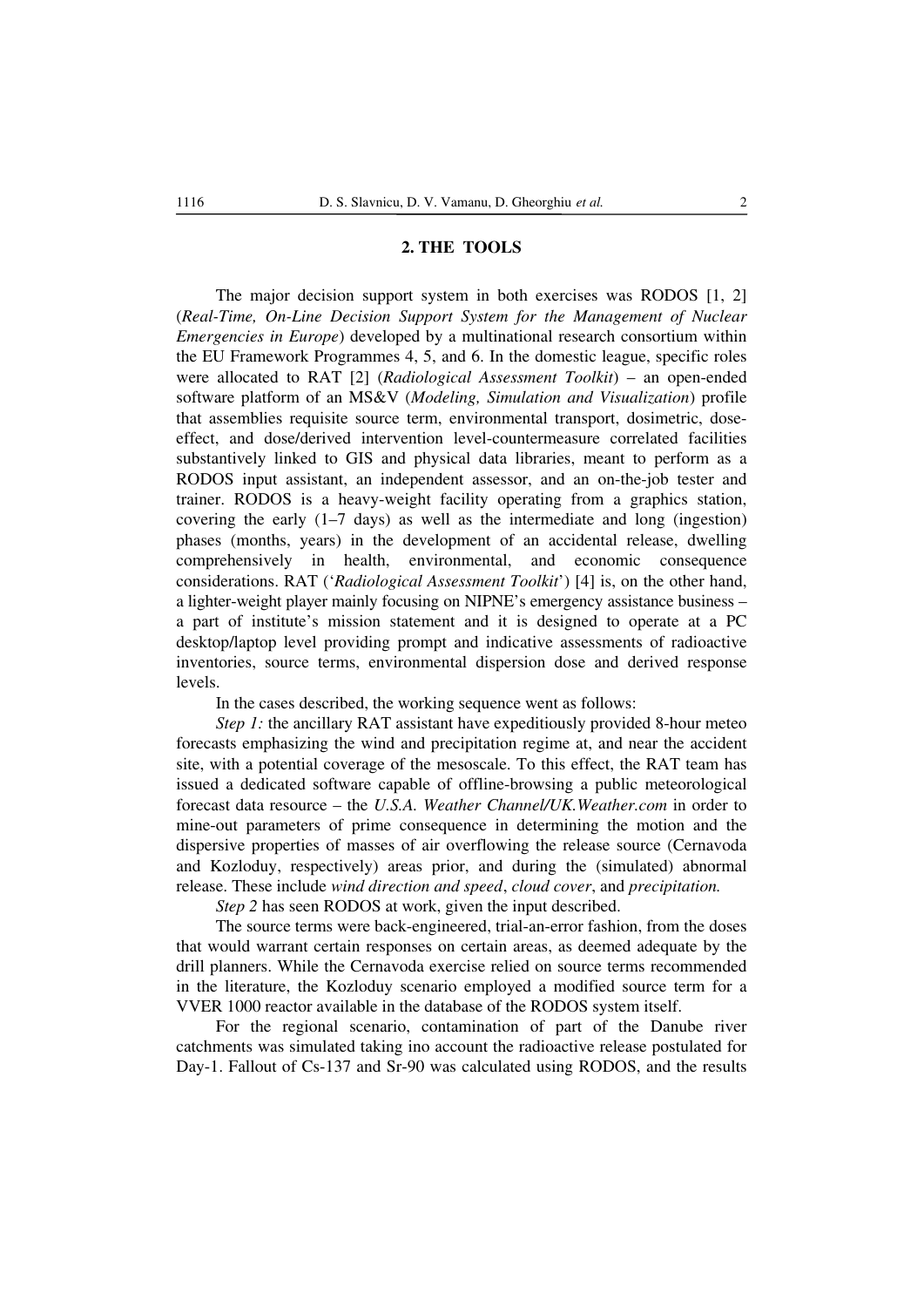were used to estimate radiological consequences by hydrological pathways, using the 1D aquatic transport module of RODOS system. Another important result of RODOS concerned the evaluation of the radiological impact of *tritium* – a nuclide expected to abound in releases from CANDU reactors like the one at Cernavoda. The results of the assessment of the tritium impact via the *inhalation* and *ingestion* were also requested by decision makers during the ConvEx exercise.

In its turn, the RAT team has conducted independent assessments based on its own capabilities of generating and integrating source terms, site meteorology, and dispersion and dosimetric models to the effect of generating *diagnostic*, *i.e.* countermeasure-oriented, and *prognostic* – *i.e.* vulnerability assessment-oriented situation reports and consequent recommendations for action.

# **3. RESULTS AND CONCLUSIONS**

By intent and design, the decision support tools assimilated and developed in NIPNE observe a strategy of balanced interaction with the decision-making, laymen-dominated, environment: *respond* to their needs, yet also *format and guide* their needs in tune with internationally-recommended standards and regulations.

The first information required by the decision makers has targeted the appropriateness of *early countermeasures* – sheltering and evacuation of population, administration of iodine tablets – and the dose levels expected in the potentially affected area. Fig. 1 illustate some visual segments of the comprehensive documentation files that substantiate the countermeasure guidance. Based on this evaluation the RODOS system recommended [3] the administration of iodine tablets to children, in the specified and charted area.

As indicated, RAT [4] has also engaged in a corroborative *radiological assessment* and the *countermeasure design*. However, in contrast with RODOS – that was bearing the prime responsibility for issuing, near-real time manner, information of immediate relevance for directing the response, RAT has adopted a strategy of *alternative situations coverage,* based on *'what if'* scenarios, that means preventive knowledge of what the doses should be e.g*. if* the atmosphere is class A, or B, C, D, E, F; and *if* the release can be categorized as 'ground', or 'elevated'; and *if* the release was, or was not, under rain. Fig. 2 illustrates countermeasure areas following from RAT assessments conducted as described. Samples of the output offered to decidents in the preparation of, and during the OLTENIA drill are given in Fig. 3.

The running of both DSSs in the second day of the drills has demonstrated a sound capability of absorbing feedback from (simulated) field measurement data collected by the response teams, and of remaking, on this basis, the radiological assessment in view of updating and adjusting the recommendations for action.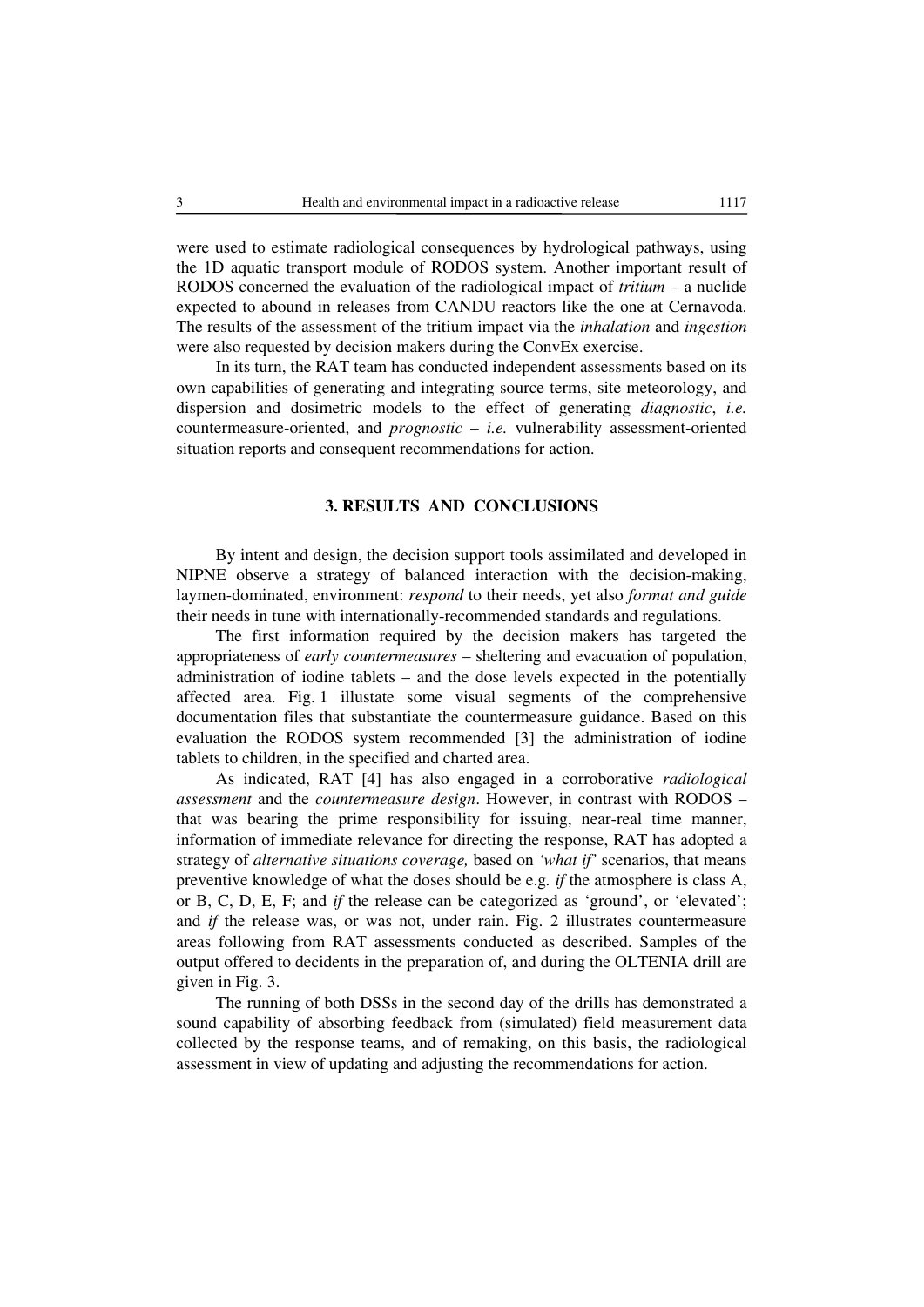

Fig. 1 – a) Potential area affected by countermeasures: administration of iodine tablets for children.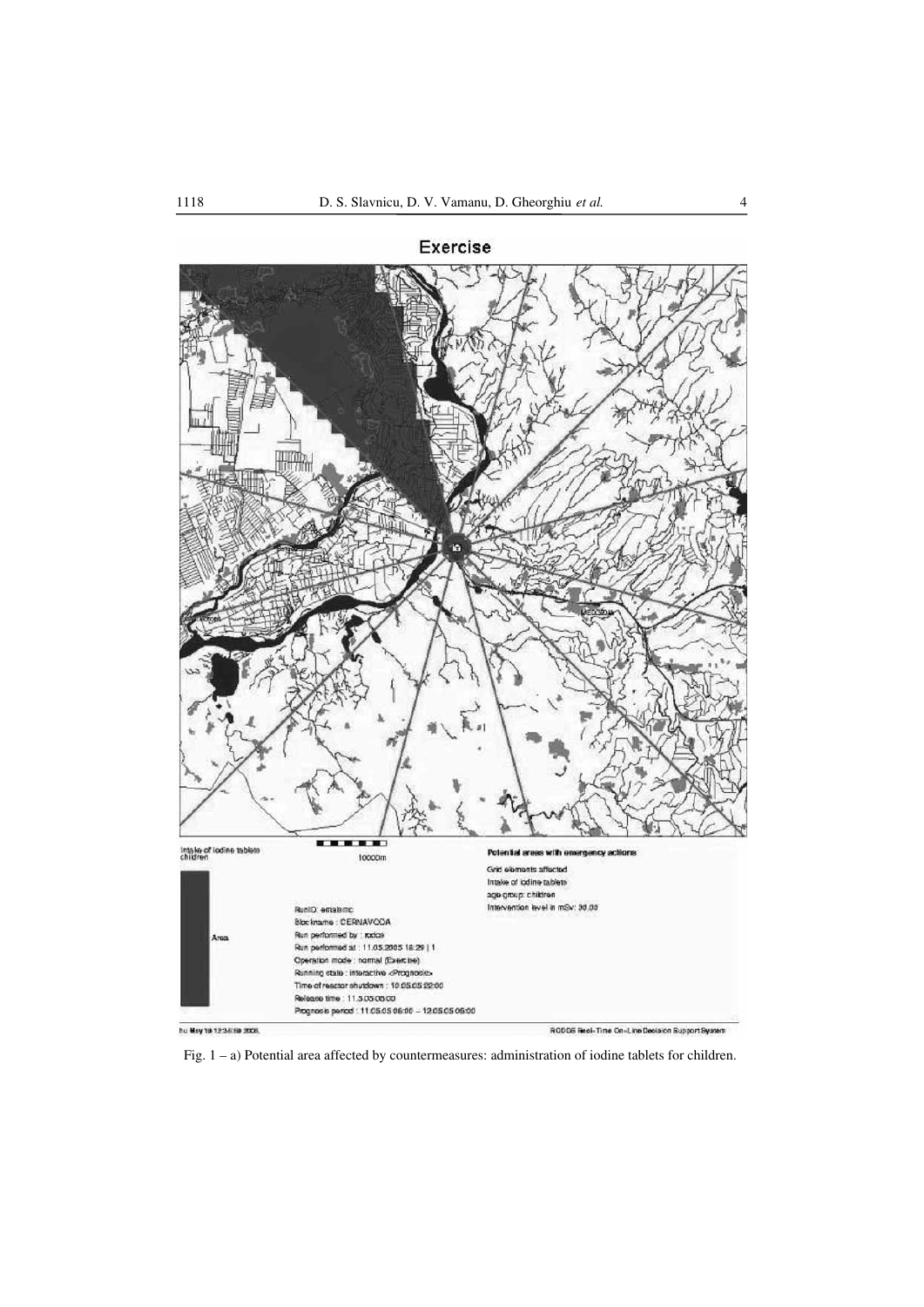

Fig. 1 – b) effective doses for adults after the second day release.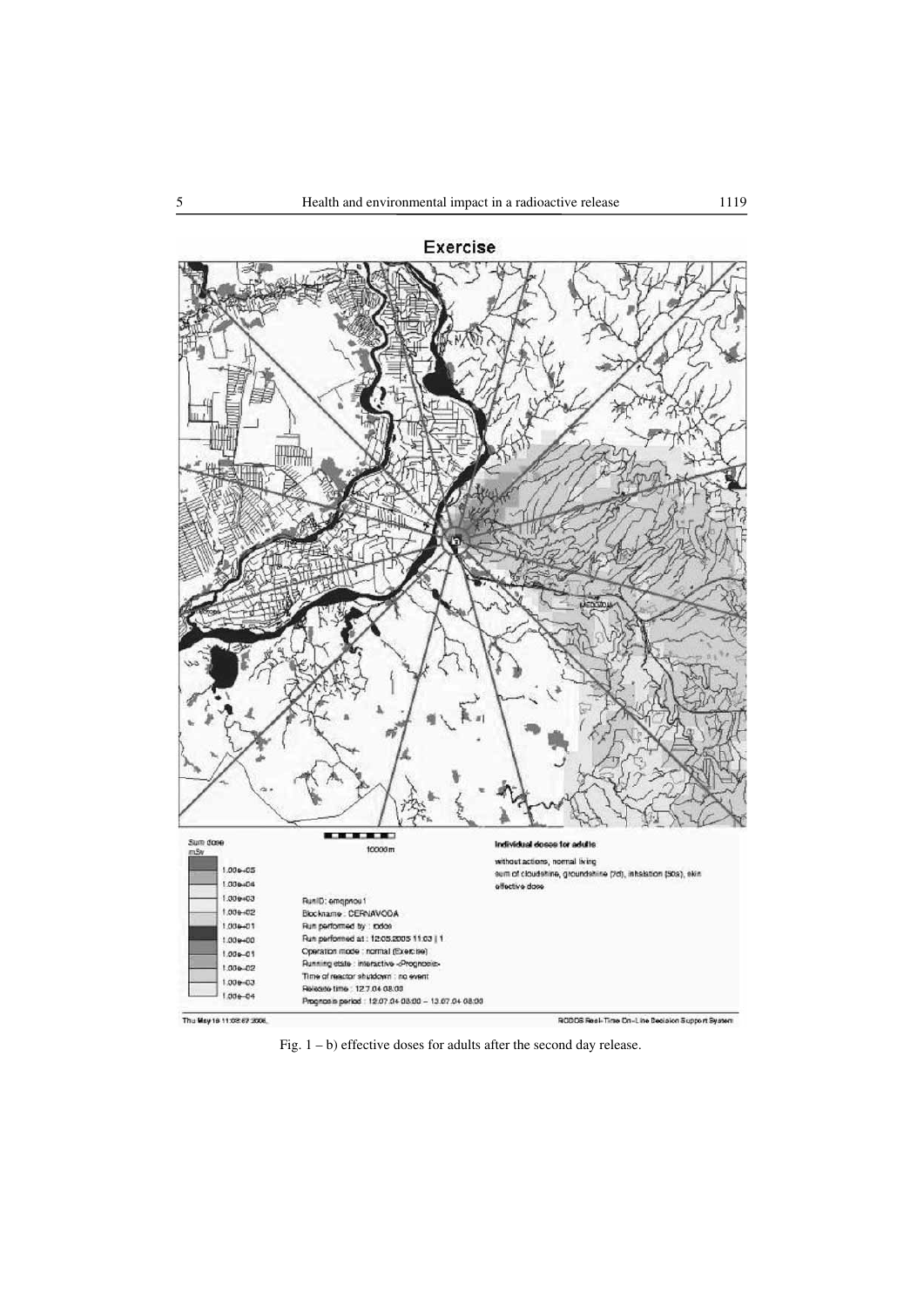

Fig. 2 – RAT results: reference dose areas, by atmospheric stability (Pasquill A, B, C, D, E, F).

Of a special relevance was a *prognostic* variety of RAT output, indicating the *vulnerability* induced in the populated territory around the (simulated) release sources, by the abnormal events in point. Fig. 4 renders a virtual dose of relevance for the population at large (*i.e.* in excess of the total acceptable allowance of 1 mSv per year from all irradiation sources) that would have been received by persons residing in the area exposed by the Cernavoda release, *should the release have continued for 48 hours of meteorological forecast on site*. This sort of looking ahead to a potentially aggravated scenario, yet based on *probable* data (the meteo forecast) as opposed to purely simulated data was noted with interest by the decidents in the Situation Room of the exercises.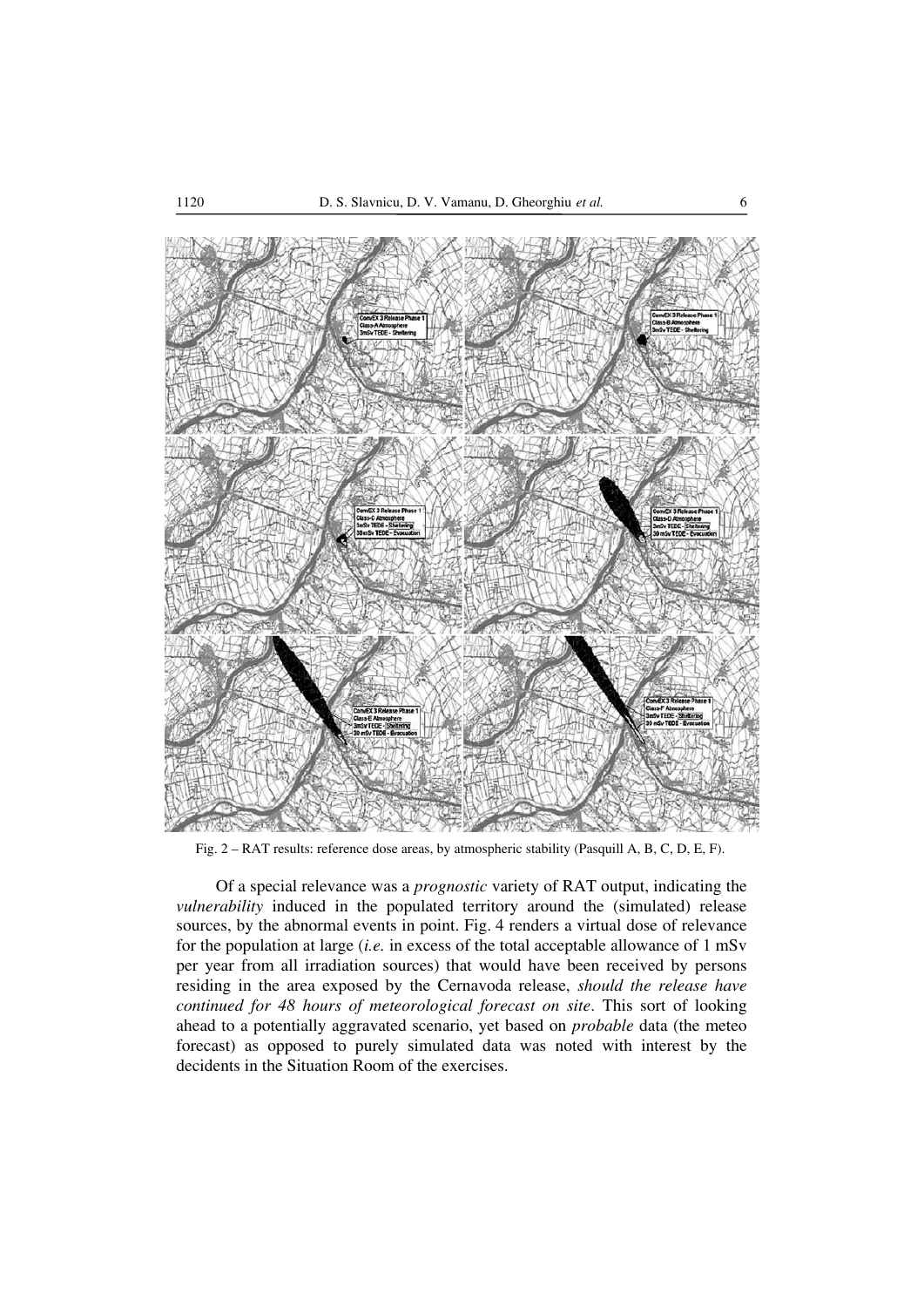

Fig. 3 – Evacuation area at Bechet, near Kozloduy, by: a) RODOS; b) RAT.



Fig. 4 – Assessing the 48-hour vulnerability induced by an accidental environmental release-in-process (of yet unknown duration) of radioactivity, at Cernavoda NPP. Pinpoints are GIS-linked and referred upon community sites. With RAT, such static images has *Google Earth* (TM) dynamic counterparts (KML files).